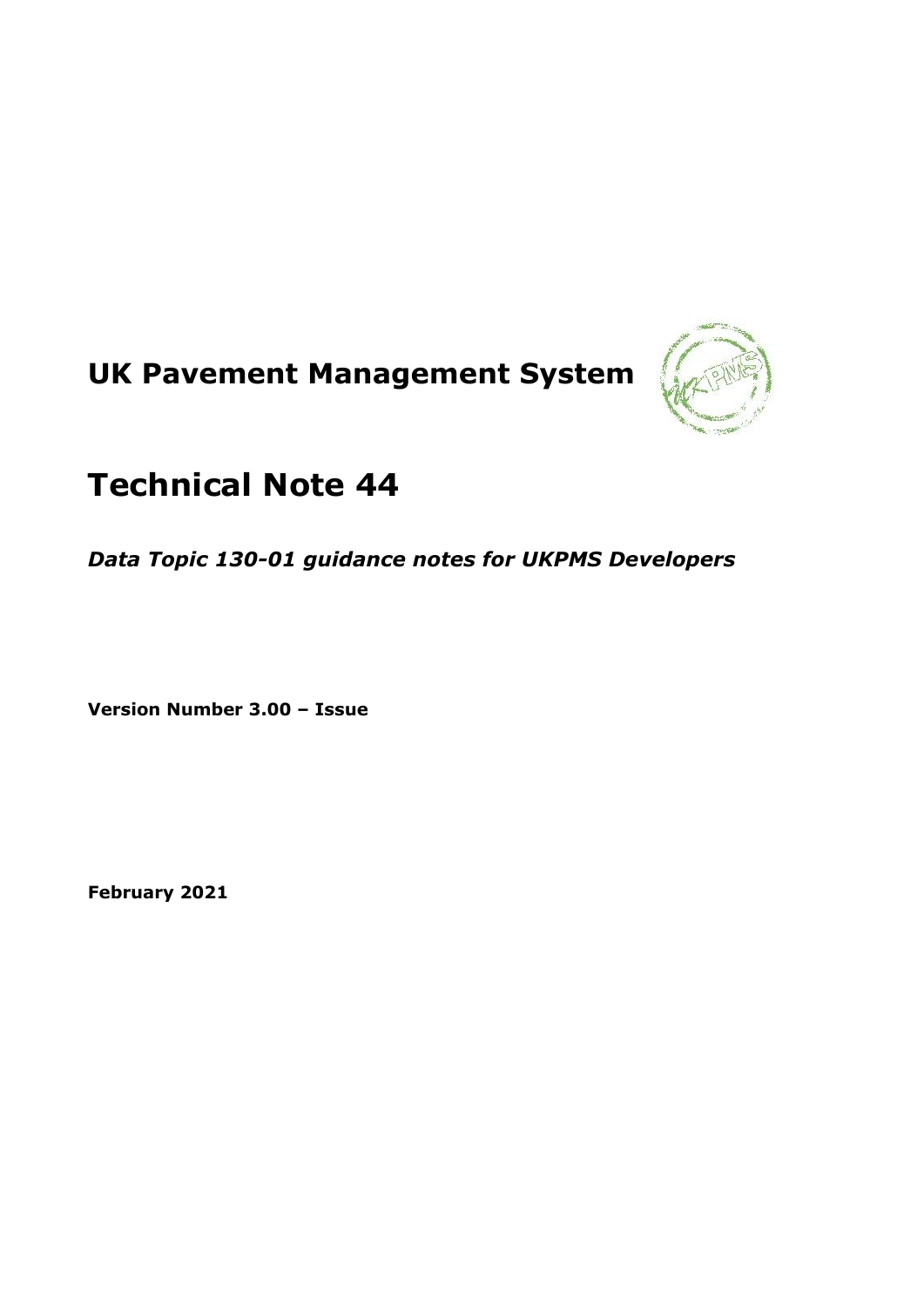

## **Document Information**

|                    | <b>Title (Sub Title)</b>   Technical Note 44                                                                                                  |  |  |
|--------------------|-----------------------------------------------------------------------------------------------------------------------------------------------|--|--|
|                    | Data Topic 130-01 guidance notes for UKPMS Developers                                                                                         |  |  |
| <b>Author</b>      | Ro Cartwright, Mike Gibb & Chris Spong                                                                                                        |  |  |
| <b>Description</b> | This Technical Note provides guidance for UKPMS Developers to<br>allow them to produce Data Topic 130-01 for the England Single<br>Data List. |  |  |

## **Document History**

| <b>Version</b><br>No. | <b>Status</b> | <b>Author</b> | <b>Date</b> | <b>Changes from Previous Version</b>                                             |  |
|-----------------------|---------------|---------------|-------------|----------------------------------------------------------------------------------|--|
| 0.01                  | Draft         | <b>JMG</b>    | 19.06.13    | First draft based on 2012/13 version but revised to                              |  |
|                       |               |               |             | remove date specific references so that the                                      |  |
|                       |               |               |             | Technical Note applies to any year from 2013/14<br>onwards until further notice. |  |
|                       |               |               |             |                                                                                  |  |
| 0.02                  | Draft         | <b>RAC</b>    | 04.07.13    | Transferred to new template.                                                     |  |
| 0.03                  | Draft         | <b>RAC</b>    | 15.07.13    | Reviewed by JMG                                                                  |  |
| 1.00                  | Issue         | <b>RAC</b>    | 31.07.13    | Ratified by Paul Hersey for DfT                                                  |  |
| 1.01                  | Draft         | <b>RAC</b>    | 14.01.19    | The website references have been updated                                         |  |
| 1.02                  | Draft         | <b>RAC</b>    | 18.01.19    | Reviewed by CCS                                                                  |  |
| 2.00                  | Issue         | <b>RAC</b>    | 26.02.19    | Ratified by Sarah Lasher for DfT                                                 |  |
| 2.01                  | Draft         | <b>RAC</b>    | 02.02.21    | Draft based on version 2.00 but revised as follows:                              |  |
|                       |               |               |             | Website references updated                                                       |  |
| 2.02                  | Draft         | <b>RAC</b>    | 10.02.21    | Reviewed by CCS                                                                  |  |
| 3.00                  | Issue         | <b>RAC</b>    | 24.02.21    | Ratified by Ashley Singh for DfT                                                 |  |

### **Document Owner**

The owner of this document is the Department for Transport.

#### **Document Support**

Support for this document is provided by Linhay Consultancy Ltd and Hyperion Infrastructure Consultancy Ltd who can be contacted via [ukpms@hyperion-uk.com.](mailto:ukpms@hyperion-uk.com) These organisations have been appointed as the UKPMS system accreditors by the UK Roads Board.

This document can be found online on the [RCMG website.](https://www.ciht.org.uk/ukrlg-home/guidance/road-condition-information/data-management/uk-pavement-management-system-ukpms/)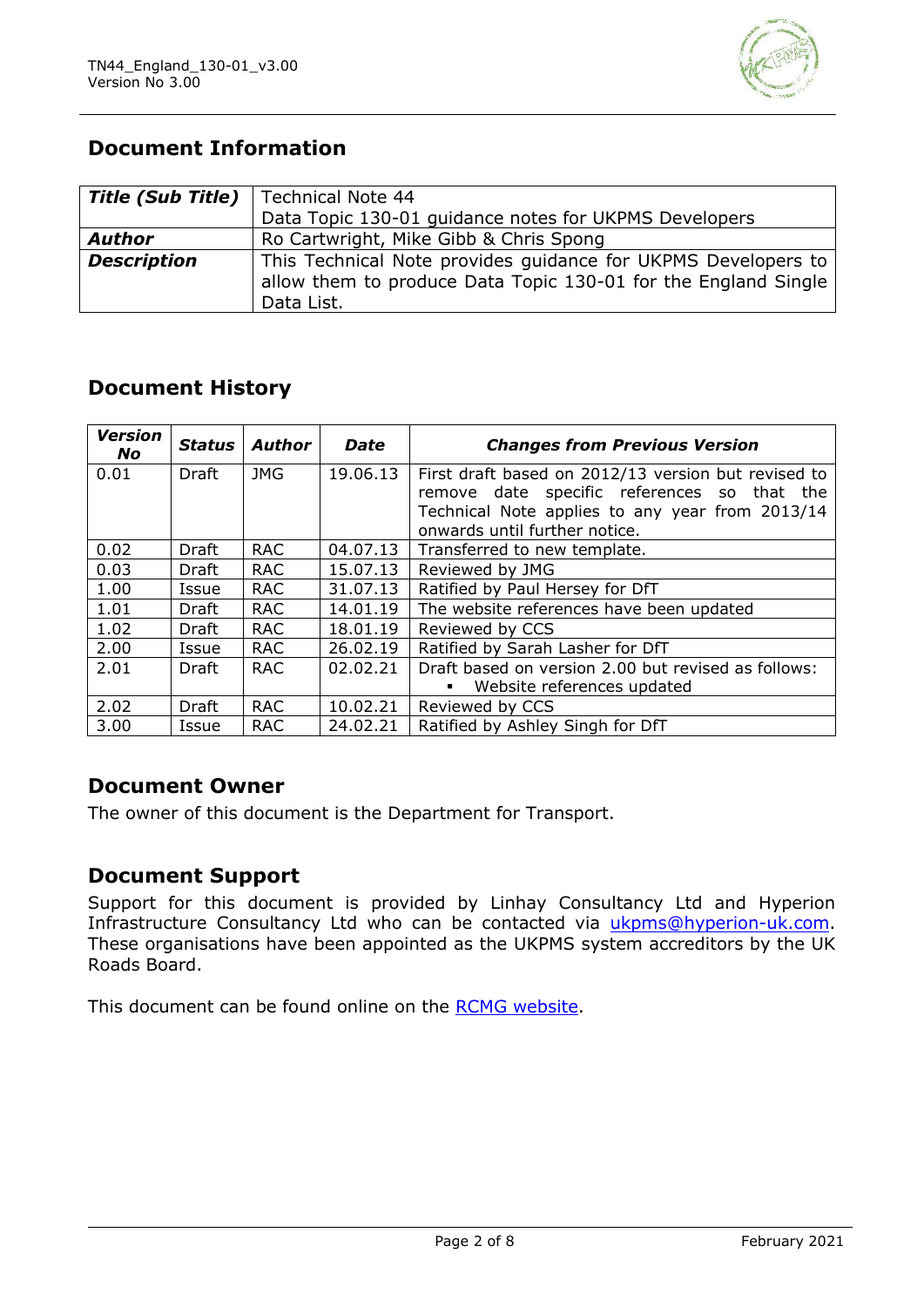

## **Introduction**

This Technical Note provides guidance for UKPMS Developers to allow them to produce Data Topic 130-01, (principal roads where maintenance should be considered), for the England Single Data List. It provides:

- **Changes since the last version**
- **Background Information** on survey coverage
- **Processing & Reporting Requirements** including an example report

## **Changes since last version**

The website references have been updated.

## **Background Information**

Data Topic 130-01, principal roads where maintenance should be considered, is based on SCANNER data collected as follows:

**• Principal (A) Roads:** 100% of the network in both directions. For any given length of road, data from either the current financial year or the previous financial year may be used.

130-01 is based on the local authority's A road and principal M-road carriageways. To facilitate the calculation of this figure, it is recommended that principal M-roads should be assigned a DfT Classification of 3.

## **Processing & Reporting Requirements**

The data are processed using the SCANNER Road Condition Indicator (RCI) with a user-specified weighting set. The RCI should use data collected over the last two financial years, eg 1 Apr 11 to 31 Mar 13 for the 2012/13 results.

The formula used to calculate the national indicators is:

Numerator x 100 Denominator

For 130-01:

**Numerator:** the total length of A roads greater than or equal to the Red threshold.

**Denominator:** the total surveyed length of A roads.

All lengths shown on the reports are given in km to 3 decimal places and all percentages except the 130-01 result are given to 1 decimal place. The 130-01 result is given to the nearest whole number.

Confidence limits are not specified for 130-01.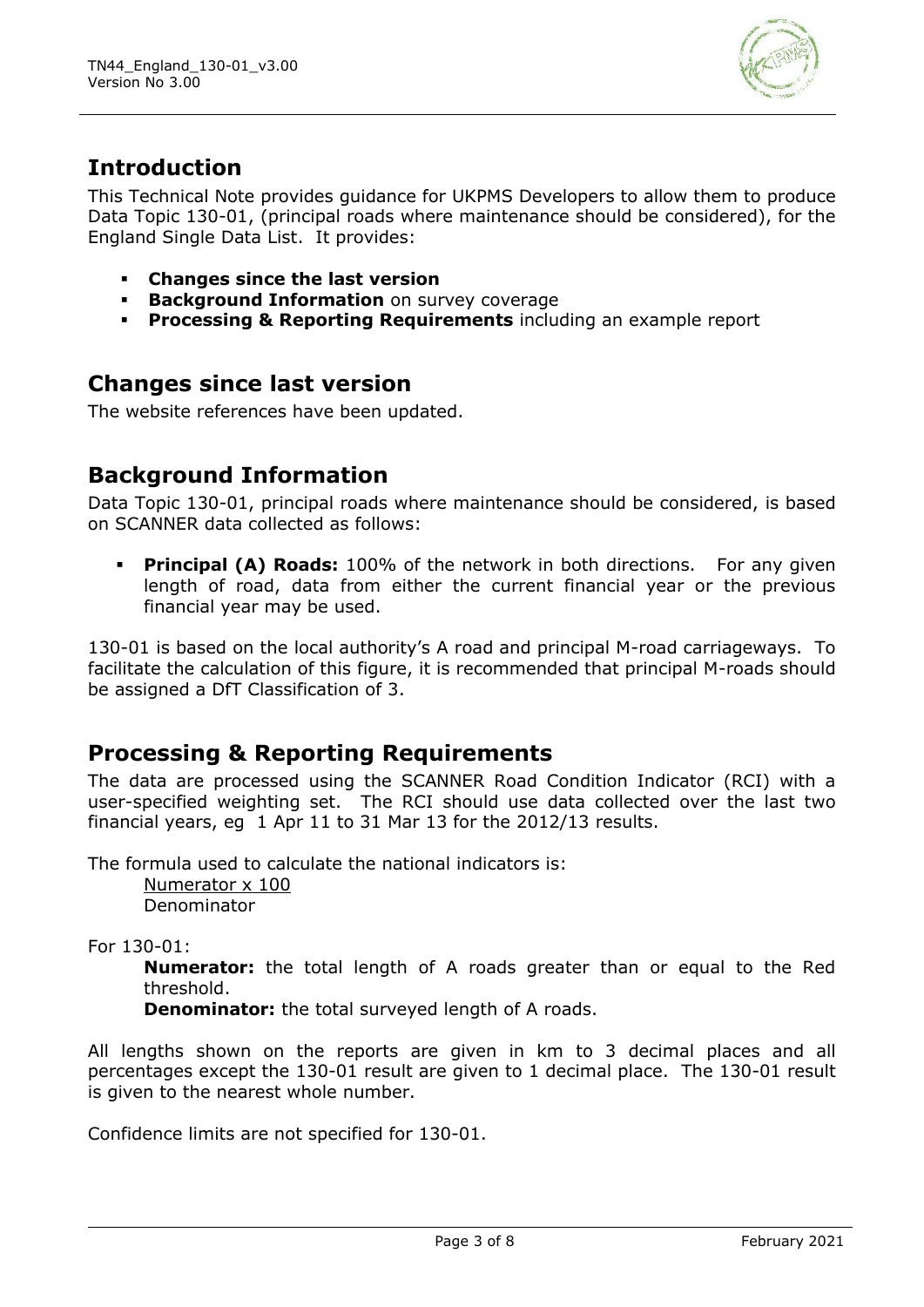

#### **Notes:**

- *The road classification is fundamental to this report. It is important that this section attribute is populated accurately.*
- *The report excludes roundabouts. In general SCANNER data are not collected on roundabouts, but if such data are present, they should not be included in any of the figures on the report. Roundabouts are defined using the 'Road Type' section attribute.*
- *All road surface types are included.*
- *On occasion some of the SCANNER parameters used in the RCI calculation may be missing from individual subsections. Such subsections are excluded from the report. That is, the report is based only on those subsections where all the SCANNER parameters used by the weighting set have been recorded.*
- *If the data are not provided on coincident subsections then the SCANNER RCI is not valid and it is not possible to produce the PI. [The RCI calculation is based on the premise that all data for a section within a particular survey are provided using the same subsection breakdown. So suppose Survey 123 on Section A345 uses subsections 0-7, 7-17, 17-27 etc for rutting data (say). All other measured parameters for that survey on that section must use the same subsections. In the past there have been problems due to cracking data using a different set of subsections from the other measured parameters.]*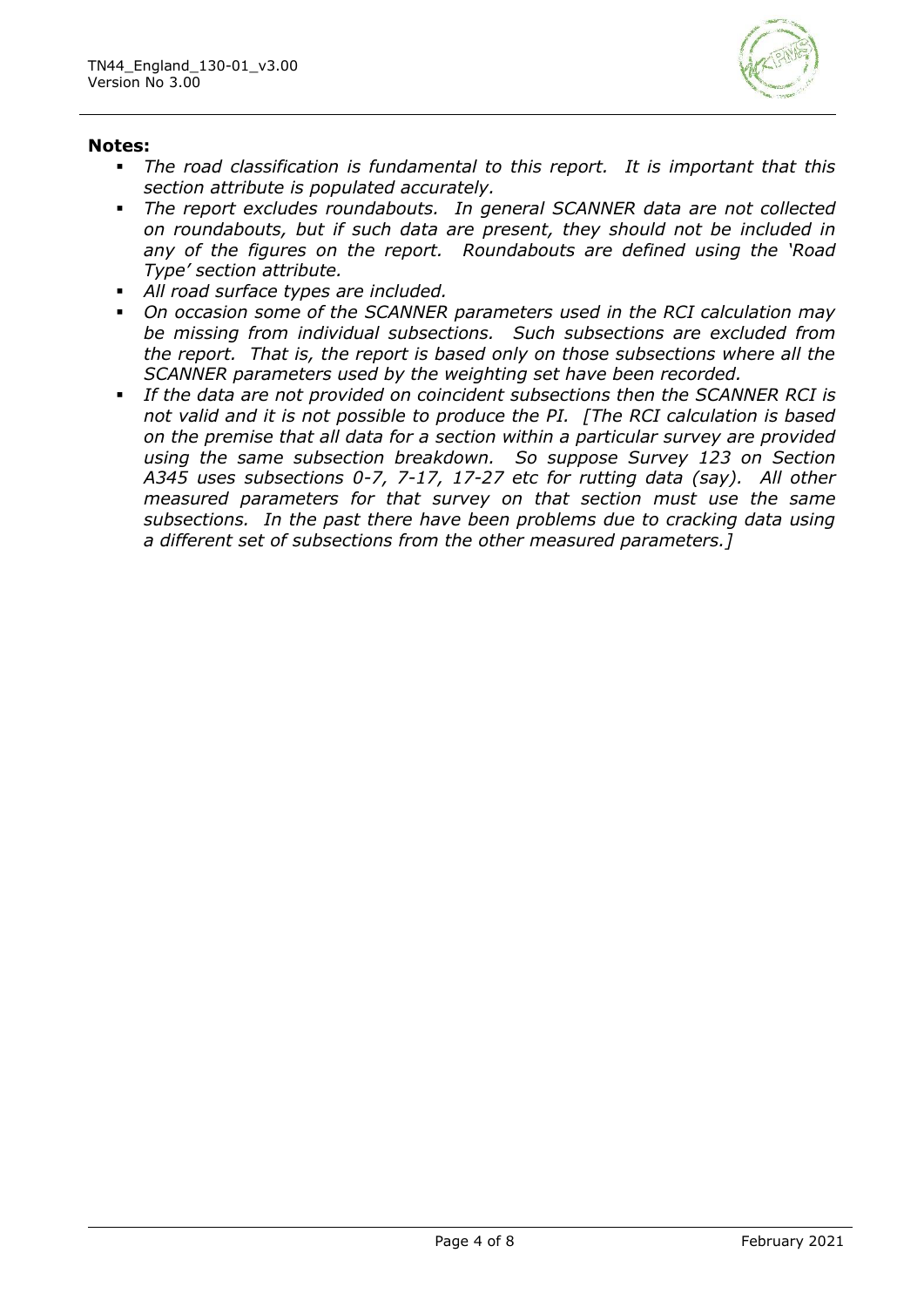

## *Content of the Reports*

*Other than that the reports should be presented in the three parts given below, the following is not intended to give guidance on the layout or format of the report merely to show what content should be included and how that content should be derived.* 

#### **Part 1 – Run Details & Data Selected**

This part of the report contains the details and identifiers for the run.

| Ref  | <b>Description</b>          | <b>Example</b>    |
|------|-----------------------------|-------------------|
| 1.1  | Authority                   | Oldshire CC       |
| 1.2  | <b>UKPMS System</b>         | <b>Bloggs PMS</b> |
| 1.3  | <b>UKPMS System Version</b> | 2.45              |
| 1.4  | Run Identifier              | ABC01             |
| 1.5  | <b>Run Date</b>             | 05/04/2013        |
| 1.6  | Weighting Set Identifier    | WSPrinv0201       |
| 1.7  | Rule Set Identifier         | RP10.01           |
| 1.8  | From Date                   | 01/04/2011        |
| 1.9  | To Date                     | 31/03/2013        |
| 1.10 | Combination method          | Sum               |
| 1.11 | Threshold type              | Bin               |

Users of the report are encouraged to check the UKPMS System and Version on the [RCMG website](https://www.ciht.org.uk/ukrlg-home/guidance/road-condition-information/data-management/uk-pavement-management-system-ukpms/) to ensure that the version of the UKPMS system being used to produce the results is accredited to produce valid results for 130-01 for the relevant year.

#### **Note:**

▪ *For those Developers who choose to implement the RCI as a type of Automatic Pass, the Run Identifier is simply the Automatic Pass identifier.*

This is then followed by the criteria used to select the sections and surveys. Generally, for 130-01, this will simply be to select all sections with a DfT Classification Code of  $3<sup>1</sup>$ . However, it may be necessary for an authority to specify particular surveys; for example if multiple SCANNER surveys have been carried out within the date range for 130-01 and not all of these were intended for 130-01. The report must give the type of criteria (e.g. survey number, or a specified section attribute) and the values included for that attribute.

| <b>Ref</b> Description | <b>Example</b>                 |
|------------------------|--------------------------------|
| 1.12   Criteria Type   | <b>DfT Classification Code</b> |
| 1.13   Criteria Value  |                                |

 $1$  For 130-01 principal motorways are included so DfT Classification 3 should be used for both principal A roads and principal motorways.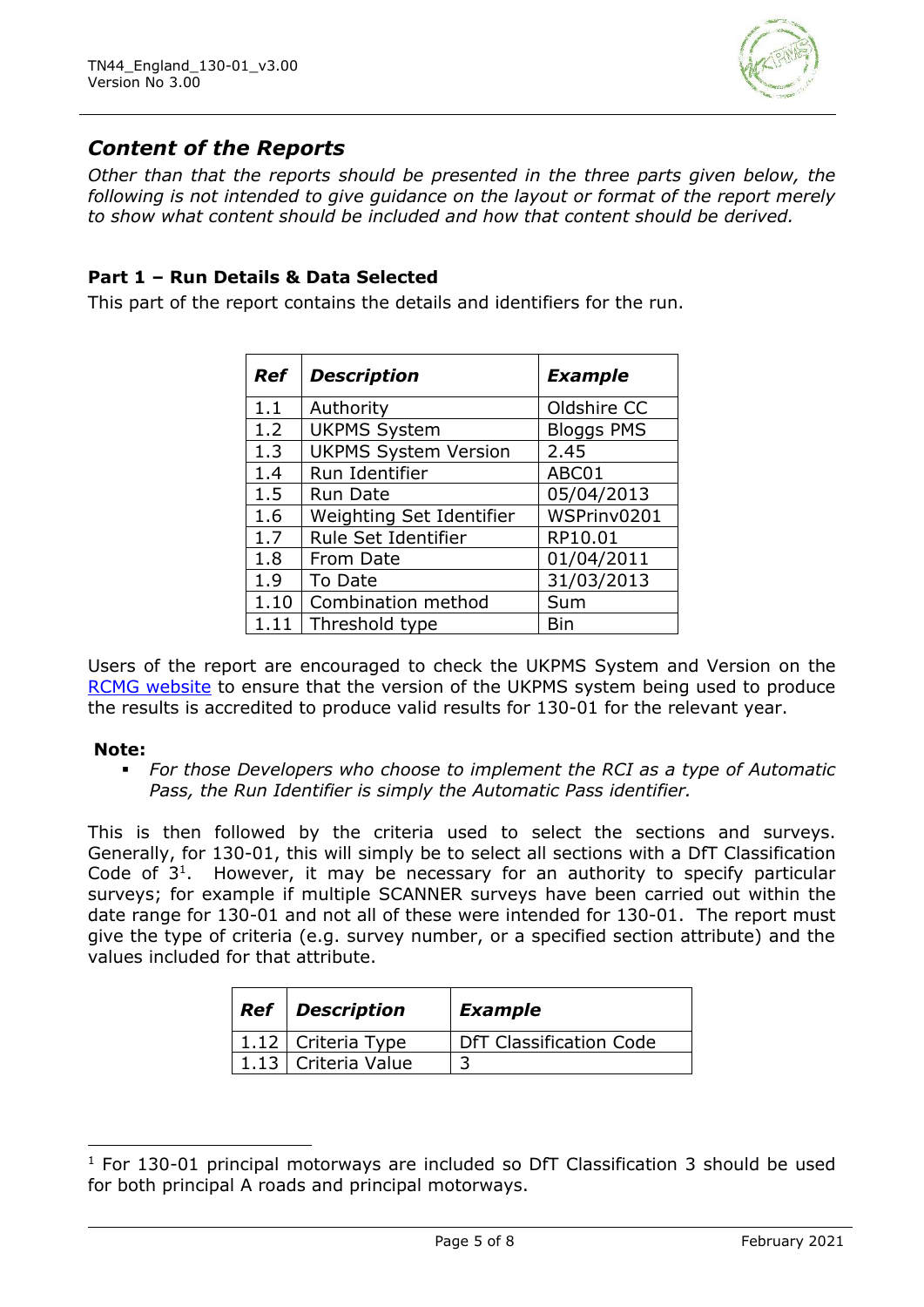

Note that currently the Road Condition Indicator algorithm and weighting sets only apply to SCANNER data. If, in the future, they are extended to other survey types then there will be a requirement to select the 'TTS' survey type for 130-01.

#### **Part 2 – Surveyed Network**

This part of the report gives the possible survey lane length together with the length which has actually been surveyed.

| $\mathbf{Ref}$   | <b>Symbol</b> | <b>Description</b>                         | <b>Example</b> |
|------------------|---------------|--------------------------------------------|----------------|
| 2.1              |               | Selected network sections                  | 91             |
| 2.2              |               | Selected network length                    | 75.838         |
| 2.3              |               | Possible survey lane length                | 127.113        |
| $\overline{2.4}$ |               | Actual survey lane length                  | 120.030        |
| 2.5              |               | Percentage of selected network surveyed in | 94.4%          |
|                  |               | survey period                              |                |
| 2.6              | N             | Number of subsections surveyed             | 12082          |

The selected network sections figure is the number of sections in the selected network (i.e. with DfT classification 3).

The selected network length is the sum of the *Section Length Number* for the selected network.

#### **Note:**

Any sections which are roundabouts are, of course, excluded from these *figures (Ref 2.1 and Ref 2.2) and from all other figures on the report.*

The possible survey lane length is calculated as:

∑(*Section Length Number* multiplied by *Nearside Multiplier* for the section Road Type),

for the selected network.

The actual survey lane length is the sum of all subsection lengths with eligible data. (The definition of 'eligible' here is that the data satisfy the date criteria, plus any survey and section criteria; and only those subsections with all SCANNER parameters for the weighting set are eligible).

The percentage (Ref 2.5) is calculated as actual survey lane length (Ref 2.4) divided by possible survey lane length (Ref 2.3) expressed as a percentage.

#### **Note:**

▪ *For principal roads this indicates whether the authority has achieved the coverage requirements (as principal roads are surveyed in both directions).*

The number of subsections surveyed (Ref 2.6) is the number of subsections with eligible data.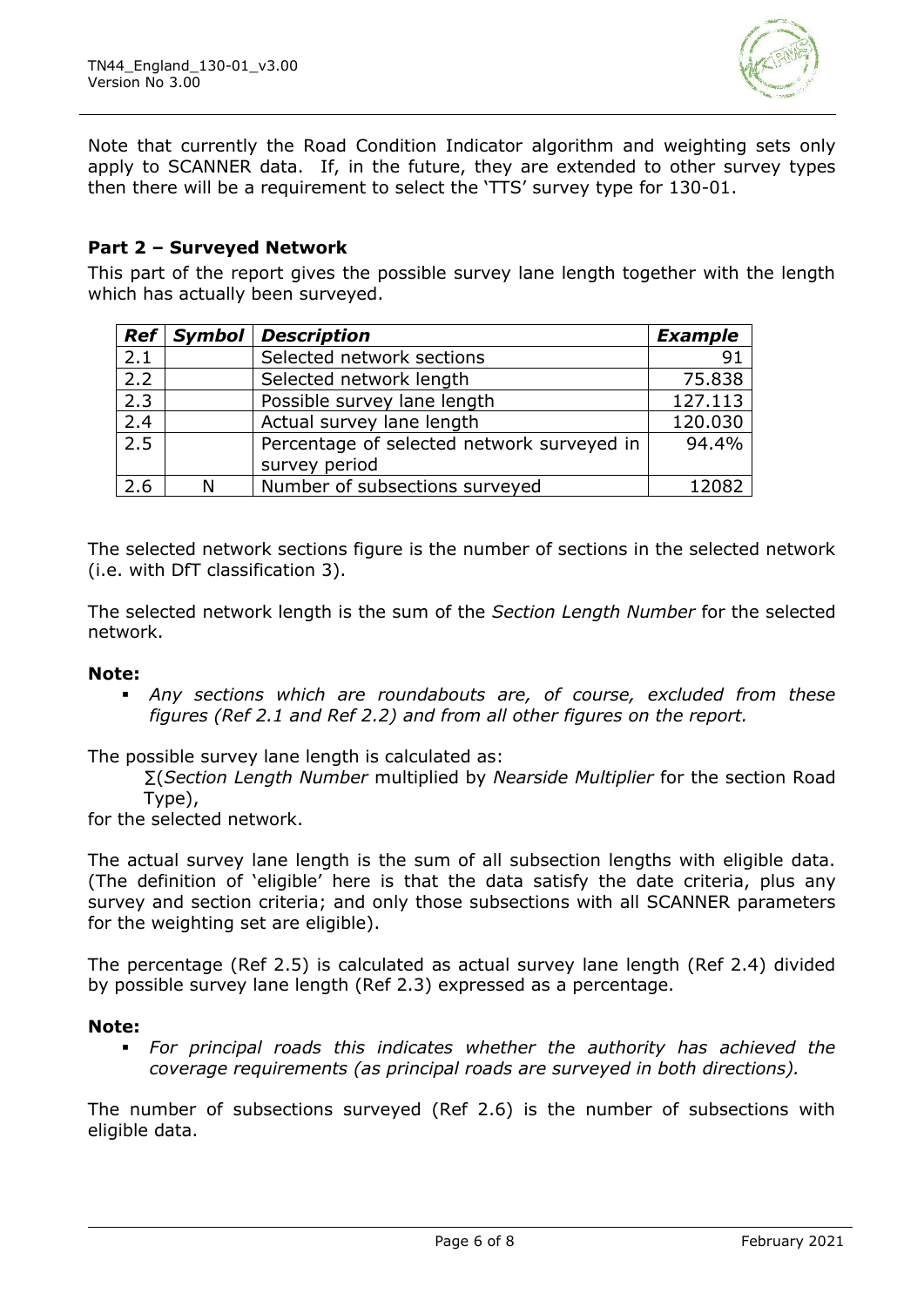

In addition to providing the above statistics a breakdown of the network on the basis of Rural/Urban/Undefined is also required.

| Ref  | <b>Description</b>                | <b>Example</b> |
|------|-----------------------------------|----------------|
| 2.7  | Rural surveyed network            | 82.321         |
| 2.8  | Urban surveyed network            | 36.674         |
| 2.9  | Undefined surveyed network        | 1.035          |
| 2.10 | Total surveyed network percentage | 158.3%         |

The rural surveyed network is the sum of all rural subsection lengths with eligible data; similarly the urban surveyed network is the sum of the urban subsection lengths with eligible data. The undefined network length is the sum of all those subsections with eligible data but which are neither urban nor rural. Together the rural, urban and undefined figures should add to give the actual survey lane length (Ref 2.4).

The total surveyed network percentage is the actual survey lane length (Ref 2.4) expressed as a percentage of the selected network length (Ref 2.2).

#### **Note:**

▪ *As principal roads are surveyed in both directions this figure is normally greater than 100%.* 

#### **Part 3 – 130-01 Results**

This part of the report contains the 130-01 result.

As the weighting set uses a Bin type threshold, the length and percentage in each bin is given.

| <b>Ref</b> | <b>Description</b> | <b>Example</b> |
|------------|--------------------|----------------|
| 3.1        | Bin description    | Red            |
| 3.2        | Bin threshold      | $>=100$        |
| 3.3        | Length (km) in bin | 33.020         |
| 3.4        | Percentage in bin  | 27.5%          |

Note that the sum of the length in all bins should total to give the actual survey lane length (Ref 2.4) for that road class, and the sum of the percentages should be 100% (subject to rounding errors).

The final figure in the report is the 130-01 value.

| $\mid$ Ref | <b>Description</b> | Example |
|------------|--------------------|---------|
|            |                    |         |

130-01 is the percentage in the Red bin, expressed to the nearest whole number.